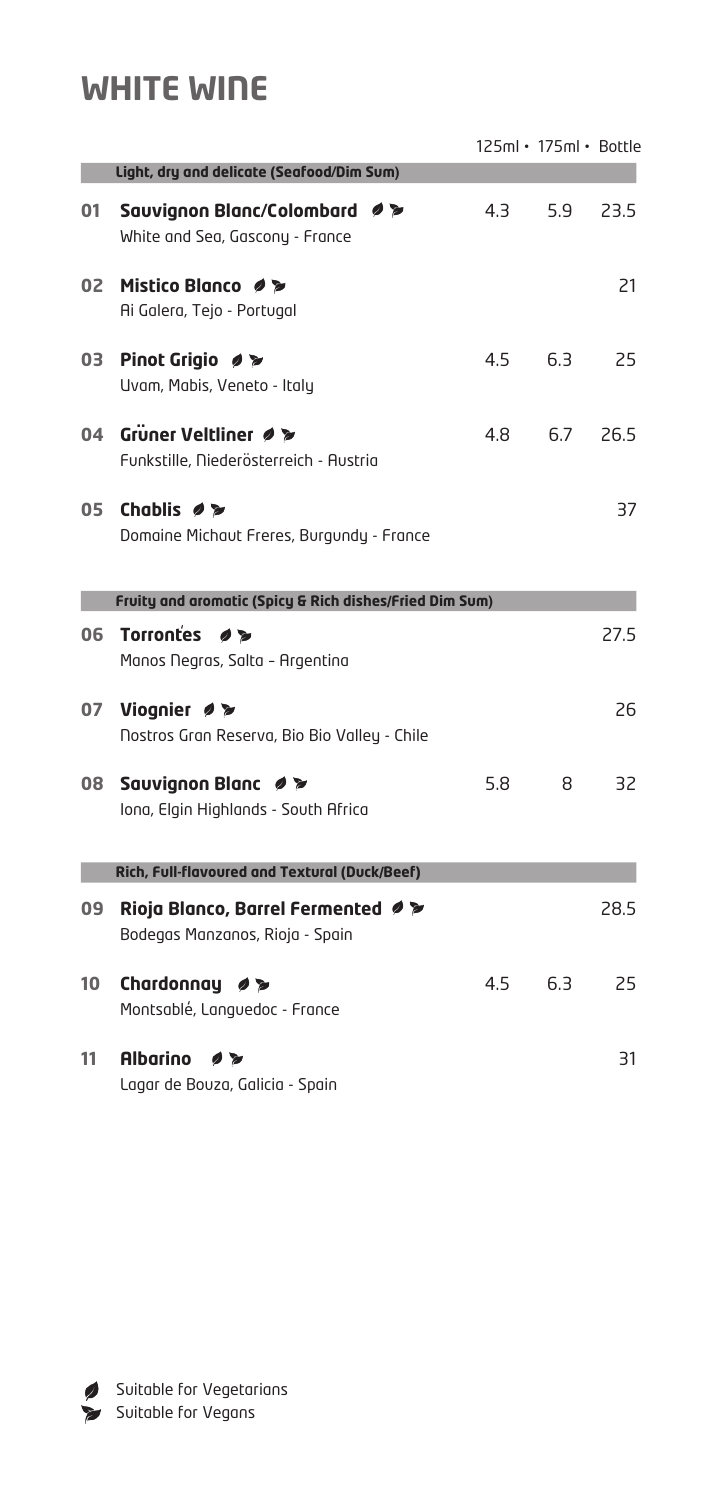## **ROSE WINE**

|                                                                               | $125ml \cdot 175ml \cdot Bottle$ |       |      |
|-------------------------------------------------------------------------------|----------------------------------|-------|------|
| 12 La Vie En Rose (Cinsault) 2<br>Pays D'Oc, Languedoc - France               | 4.3                              | - 6 - | - 74 |
| 13 Clavelling Rosado (Syrah) 0<br>Contreras Ruiz, DO Codado de Huelva - Spain |                                  |       | 24.5 |

### **RED WINE**

|    | Soft, Juicy and Light (Dim Sum/Seafood)                    |     |     |      |
|----|------------------------------------------------------------|-----|-----|------|
| 14 | Poetico Tinto Ø ≥                                          |     |     | 21   |
|    | Ai Galera, Tejo - Portugal                                 |     |     |      |
| 15 | Pinot Noir ク>                                              | 5   | 7   | 28   |
|    | Santa Macarena, Espinos Y Cardos, Aconcagua - Chile        |     |     |      |
|    | <b>Fruity and Rounded (Duck/Dim Sum)</b>                   |     |     |      |
| 16 | Montepulciano d'Abruzzo                                    |     |     | 25   |
|    | Altopiano, Feudo Antico, Abruzzo - Italy                   |     |     |      |
| 17 | Merlot $\bullet \geq$                                      | 4.1 | 5.7 | 22.5 |
|    | Los Espinos, Central Valley - Chile                        |     |     |      |
| 18 | Cabernet Sauvignon Ø                                       | 5.2 | 7.2 | 29   |
|    | The Pugilist, Wild and Wilder, South Australia - Australia |     |     |      |
|    | Rich, Full-bodied and Complex (Beef/Spicy)                 |     |     |      |
| 19 | Shiraz 0 >                                                 | 4.9 | 6.8 | 27   |
|    | The Mimic, Jumilla - Spain                                 |     |     |      |
| 20 | Malbec 0 >                                                 |     |     | 27.5 |
|    | Man Meets Mountain, Mendoza - Argentina                    |     |     |      |
| 21 | Rioja Reserva Ø ≥                                          |     |     | 36.5 |
|    | Bodegas Manzanos, Rioja - Spain                            |     |     |      |

## **SPARKLING & CHAMPAGNE**

|                                                                 | $125ml \cdot$ Bottle |
|-----------------------------------------------------------------|----------------------|
| 22 Prosecco Spumante #<br>Millesimato, Biscardo, Veneto - Italy | 6<br>79              |
| 23 Grand Cru, Andre Roger<br>Champagne - France                 | 60                   |
| 24 Special Cuvée, Bollinger<br>Champagne - France               | 75                   |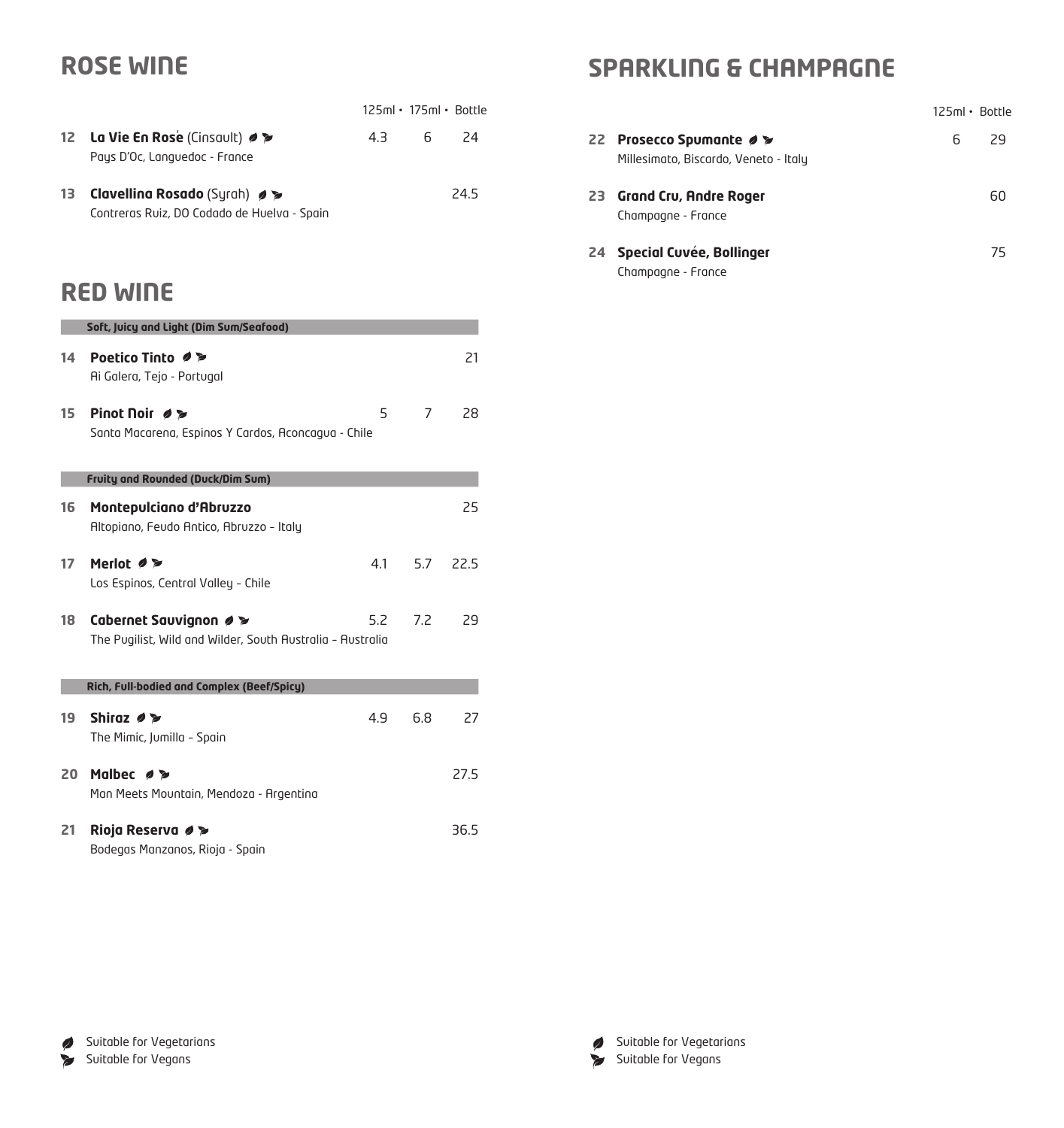# **OPIUM'S CREATIONS**

| <b>Opium's Den</b><br>Bombay Sapphire Gin, Creme De Violette, Maraschino Liqueur,<br>Lychee, Lemon & Blueberries                                                   | 10.0 |
|--------------------------------------------------------------------------------------------------------------------------------------------------------------------|------|
| Lady Kwai Feh<br>Prosecco, Tanqueray Gin, Blue Curacao, Kwai Feh Lychee Liqueur,<br>Lemon & Sugar                                                                  | 10.0 |
| <b>Blushing Mai</b><br>Mount Gay Rum, Passoa Tropical Liqueur, Lime, Pineapple,<br>Chambord Raspberry Liqueur, Vanilla & Cardamom                                  | 9.5  |
| <b>Dynasty</b><br>Finlandia Vodka, Arette Blanco Tequila, Mandarine Napoleon Liqueur,<br>Apple, Lemon, Ginger & Lemongrass Cordial & Chilli                        | 9.0  |
| <b>Hanoi Margarita</b><br>Arette Blanco Tequila, Agave, Pineapple, Lime & Coriander                                                                                | 9.0  |
| Shanghai Night<br>Bombay Sapphire Gin, Aperol, Guava, Lemon, Pomegranate &<br>Elderflower Sugar                                                                    | 9.0  |
| <b>Zombie</b><br>Mount Gay Rum, Bacardi Superior Rum, Goslings 151 Rum,<br>Passoa Tropical Liqueur, Orange, Pineapple, Lemon, Lime,<br>Vanilla & Angostura Bitters | 10.5 |
| <b>French Martini</b><br>Finlandia Vodka, Chambord Raspberry Liqueur & Pineapple                                                                                   | 9.0  |
| <b>Parma Violet</b><br>Finlandia Vodka, Peach Schnapps, Creme De Violette, Lemon, Vanilla<br>& Orange Bitters                                                      | 9.0  |
| <b>Mandarin Mojito</b><br>Bacardi Superior Rum, Mandarine Napoleon Liqueur, Lime,<br>Mandarin, Mint, Sugar & Soda Water                                            | 9.0  |

# **OPIUM'S MOCKTAILS**

| <b>Alishan</b><br>Pomegranate & Elderflower Cordial, Vanilla, Guava & Lychee                                                                         | 5.0  |
|------------------------------------------------------------------------------------------------------------------------------------------------------|------|
| <b>Terracotta</b><br>Ginger & Lemongross Cordial, Cranberry, Pineapple & Agave                                                                       | 5.0  |
| <b>Coco Lopez</b><br>Pineapple, Coco Cream of Coconut, Fresh Cream & Nutmeg                                                                          | 5.0  |
| <b>Blujito</b><br>Blueberries, Mint, Sugar, Lime, Apple & Crushed Ice                                                                                | 5.0  |
| <b>DESSERT TIPPLES</b>                                                                                                                               |      |
| <b>Brandy Alexander</b><br>Martell V.S. Cognac, Creme De Cacao, Fresh Cream & Nutmeg                                                                 | 9.5  |
| <b>Black Forrest</b><br>Finlandia Vodka, Mozart White Chocolate, Mozart Dark Chocolate,<br>Chambord Raspberry Liqueur, Fresh Cream & Creme De Cerise | 10.0 |
| <b>Espresso Martini</b><br>Finlandia Vodka, Kahlua Coffee Liqueur, Fresh Espresso & Sugar                                                            | 9.0  |
| <b>After Seven</b><br>Bacardi Superior Rum, Baileys Irish Cream, Tia Maria<br>Coffee Liqueur, Fresh Cream, Creme De Menthe & Mint                    | 9.0  |
| <b>Eastern Old Fashioned</b><br>Macallan 12 Year Old Whisky, Domaine De Canton Ginger Liqueur,<br>Sugar & Old Fashioned Bitters                      | 11.5 |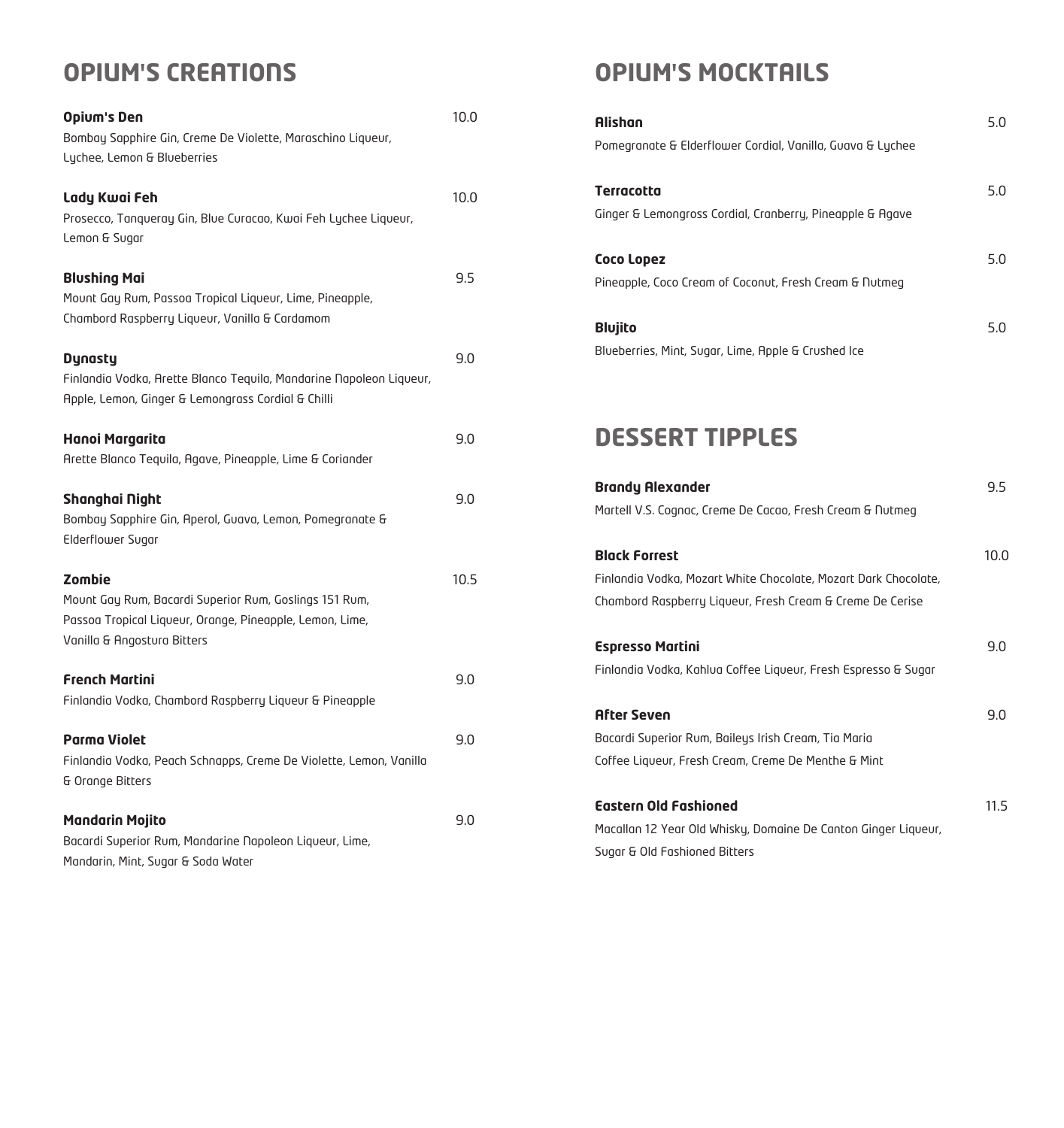## **BEER & CIDER**

| <b>Tsing Tao</b>                    | 4.6 |
|-------------------------------------|-----|
| <b>Tiger</b>                        | 4.6 |
| Peroni                              | 4.6 |
| Asahi                               | 4.6 |
| <b>Aspall Suffolk Cyder (500ml)</b> | 6.0 |
| <b>Alcohol Free Beer</b>            | 4.2 |

## **SPIRITS**

| GIN                      |     |
|--------------------------|-----|
| <b>Bombay Sapphire*</b>  | 4.0 |
| <b>Tanqueray</b>         | 4.0 |
| <b>Tangueray No. Ten</b> | 5.3 |
| <b>Hendricks</b>         | 5.0 |
|                          |     |

| VODKA             |     |
|-------------------|-----|
| <b>Finlandia*</b> | 4.0 |
| <b>Grey Goose</b> | 4.5 |
| Zubrowka          | 4.0 |
| Davna Hani        | 4.0 |

#### RUM

| <b>Bacardi Superior*</b>              | 4.0 |
|---------------------------------------|-----|
| <b>Mount Gay Eclipse</b>              | 4.0 |
| <b>Pusser's Navy Rum</b>              | 4.5 |
| <b>Gosling's Black Seal 151 Proof</b> | 5.0 |
| <b>Morgans Spiced</b>                 | 4.0 |

### SCOTCH WHISKY

| <b>Famous Grouse*</b>            | 4.0 |
|----------------------------------|-----|
| Johnnie Walker Black label       | 4.5 |
| <b>Macallan 12 Year Old</b>      | 5.5 |
| <b>Talisker 10 Year Old</b>      | 4.5 |
| <b>Glenmorangie 10 Year Old</b>  | 4.5 |
| <b>Highland Park 12 Year Old</b> | 4.5 |

### IMPORTED WHISKEY

| Woodford Reserve*             | 4.5 |
|-------------------------------|-----|
| <b>Jack Daniel's Old No.7</b> | 4.0 |
| Canadian Club                 | 4.0 |
| lameson                       | 4.0 |
|                               |     |

| EOUILI  |  |
|---------|--|
| Arette* |  |

| Arette* | 4.5 |
|---------|-----|
| Tapatio | 5.0 |

**BRANDY** 

| -----------             |     |
|-------------------------|-----|
| Martell VS*             | 4.5 |
| <b>Remy Martin VSOP</b> | 5.0 |

### **LIQUEURS**

| 4.5 |
|-----|
| 4.5 |
| 3.8 |
| 3.8 |
| 4.5 |
| 3.8 |
| 3.8 |
| 3.8 |
| 3.8 |
| 3.8 |
| 3.8 |
| 3.8 |
| 4.0 |
| 4.5 |
| 4.0 |
|     |

\* House pour.

All Spirits 25ml unless stated.